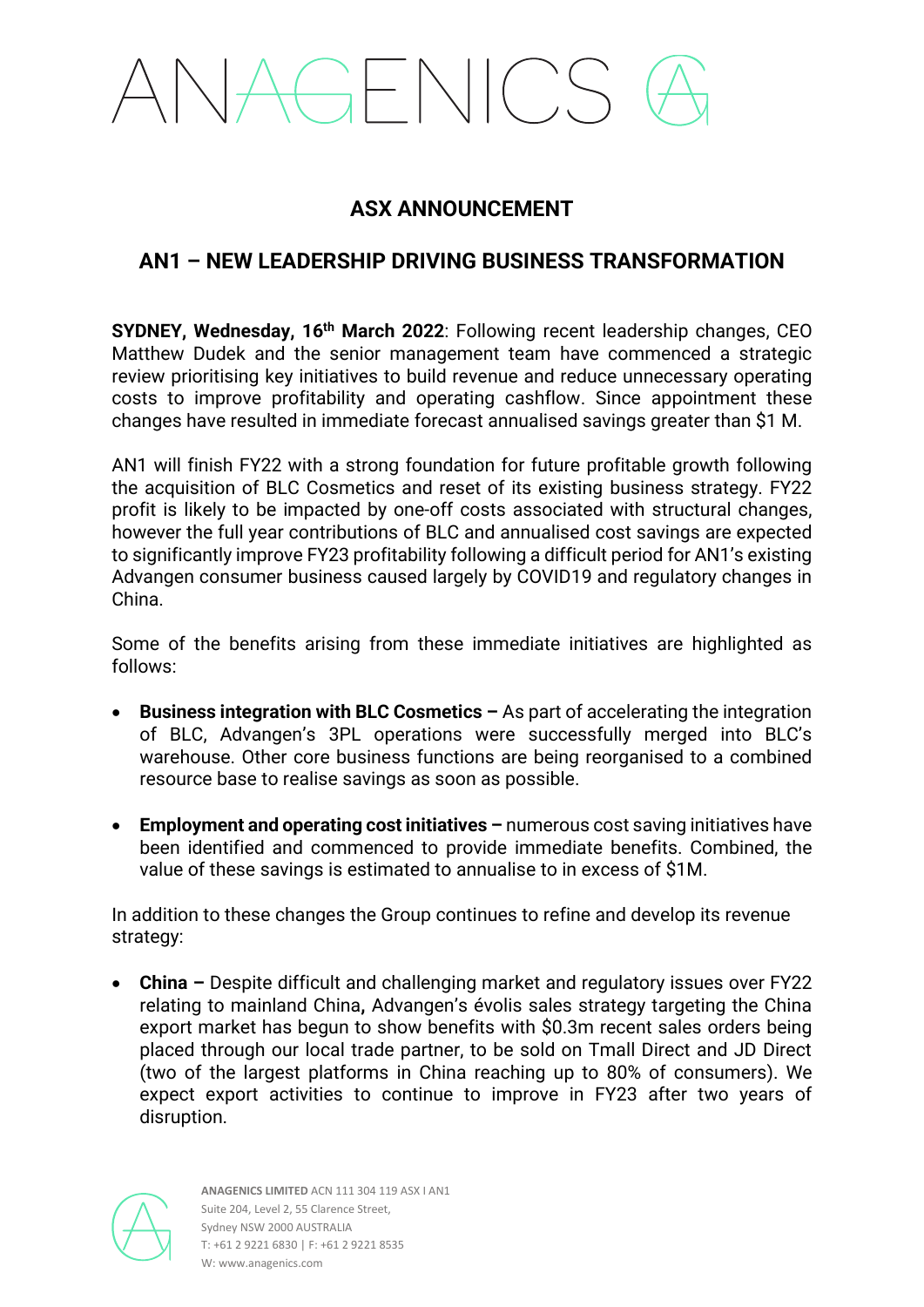## AGENICS

- **New product development & product pricing** New product development initiatives continue to be prioritised leveraging our unique patented technology assets. Recent additions to our product range, "Let There be Hair" supplement, has seen sales volumes grow steadily and is now our No.2 selling product offering sold on our Australian website. This product has also been successfully driving new subscriptions and brand loyalty. The product will be launched in USA over the next few months. Concurrently, we also have up to nine (9) products that will feature technology upgrades. These new formulations once launched in FY23 will be positioned across various channels and revised price points to grow diverse revenue streams.
- **Technology White Label\* strategy** The Group will also redeploy existing resources concentrating on the "White Label" revenue channel which has potential to be a highly scalable source of margin following recently announced deals with PUMP Haircare and O&M.
- **BLC Cosmetics –** the acquisition of BLC in November 2021 has significantly contributed to the Group's overall revenue and assisted profitability in FY22. BLC sales performance continues to exceed prior year and as noted, the full benefit of revenue initiatives and cost savings synergies are expected to be realised from next financial year once the business is fully integrated into the Advangen consumer business.
- **Mergers and acquisitions –** With the Group setting a foundation for profitable growth in FY23 and a strong cash balance it will be well positioned to pursue complementary M&A with the support of its strategic shareholder Hancock & Gore Limited.

Further updates will be provided closer to the end of FY22 as the strategic review is finalised and financial impacts are clarified.

Approved for release by the Board of Directors.

**Investor Enquiries:** Sandy Beard Chairman +61 412 308 263 info@anagenics.com

\*White Label: A product manufactured by Anagenics which is rebranded and sold by another company.